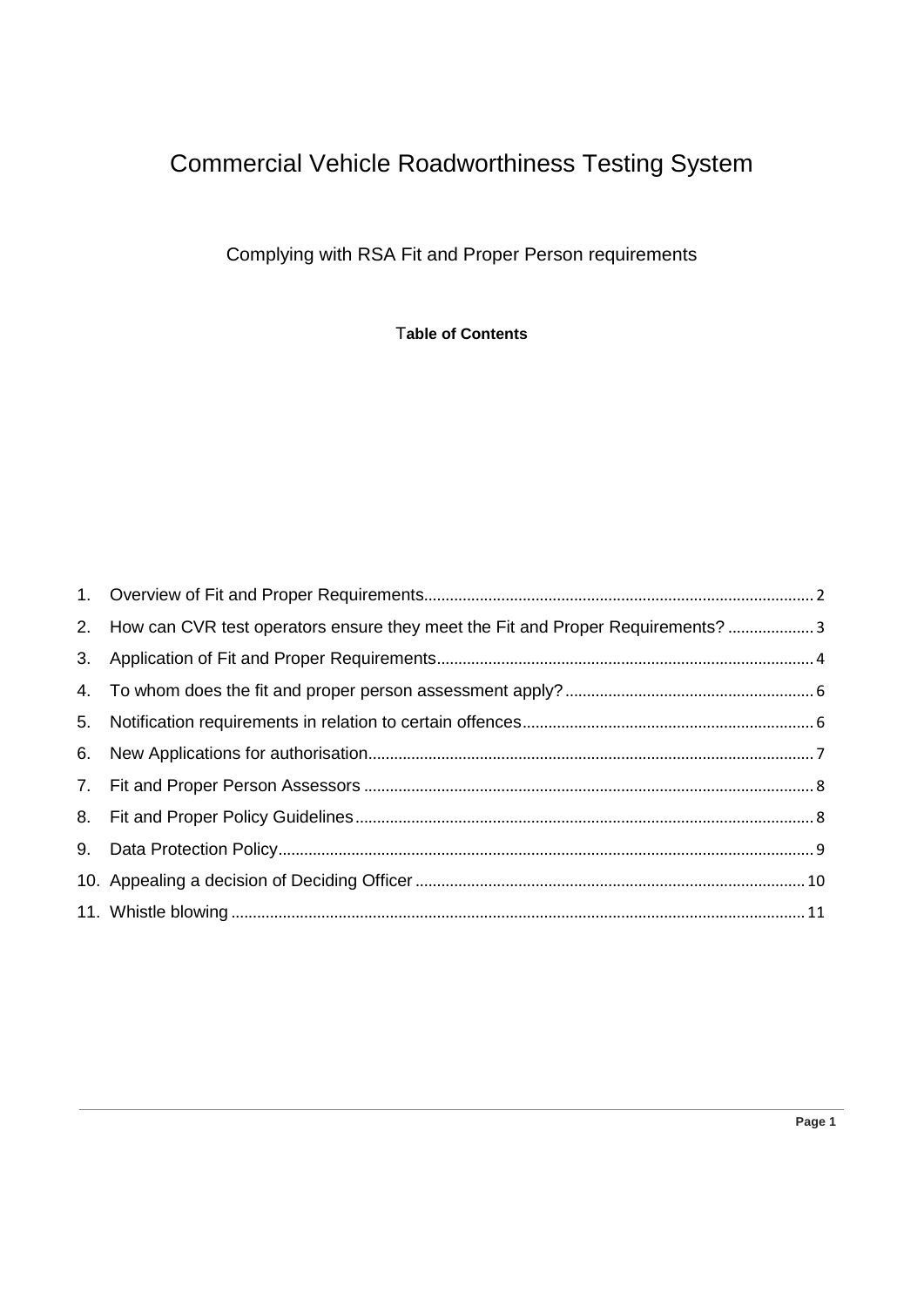#### **Purpose of Document**

The purpose of this document is to outline the Road Safety Authority's (RSA) policy on determining whether a person is a fit and proper person to hold an authorisation as a CVR test operator or CVR tester.

This document does not purport to be a legal interpretation of the applicable provisions, is by way of information and guidance only and, in the event of any inconsistency, the terms of the Road Safety Authority (Commercial Vehicle Roadworthiness) Act 2012 prevails.

#### <span id="page-1-0"></span>**1. Overview of Fit and Proper Requirements**

Section 12 of the Road Safety Authority (Commercial Vehicle Roadworthiness) Act 2012 (the "Act of 2012") establishes a "fit and proper" regime and this represents an important part of the CVR test operator and CVR tester authorisation arrangements being implemented by the RSA. In implementing this regime, the RSA will seek not to place an unreasonable administrative burden on CVR test operators or CVR testers (and the RSA is to act within the parameters of the Act of 2012). In determining whether a person is a fit and proper person to hold an authorisation, the guiding principle for the RSA is to act reasonably in making a decision on the basis of the information available to it. It is possible that a minority of applicants and authorisation holders may not be regarded as fit and proper persons and in such circumstances, their applications will be refused or authorisations suspended or revoked, as the case may be.

The fit and proper person requirements are one aspect of the new legislative framework that is designed to ensure that the key personnel involved with the testing of CVR vehicles have the skills and characteristics necessary to ensure the delivery of high quality services and outcomes for CVR vehicle owners as well as wider public safety considerations.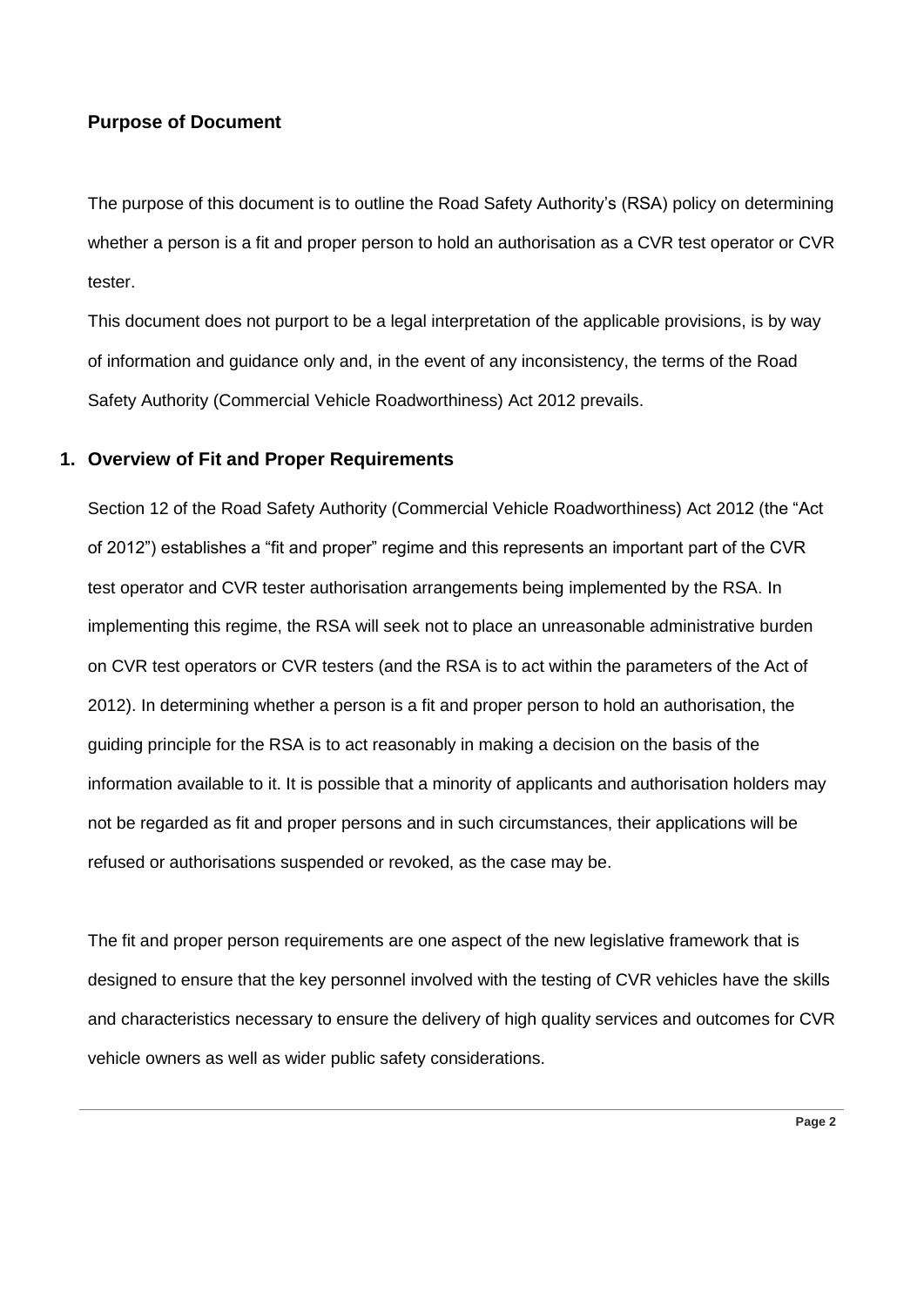The fit and proper regime is part of a framework that

- a) seeks to ensure that only persons who are fit and proper persons are permitted to conduct CVR testing; and
- b) seeks to promote confidence amongst CVR vehicle owners and the public generally.

## <span id="page-2-0"></span>**2. How can CVR test operators ensure they meet the Fit and Proper Requirements?**

CVR test operators should take appropriate measures and precautions to ensure that they are fit and proper persons to hold CVR test operator authorisations. In the case of a CVR test operator that is a company, such CVR test operator must take appropriate measures and precautions to ensure that each director and the company secretary is a fit and proper person to hold a CVR authorisation.

There may be circumstances where a person assessed as being fit and proper is unable to carry out his/her role and a replacement needs to be appointed at short notice.

The RSA requires that CVR test operators must notify the Authority about changes in directors or the company secretary; if the RSA determines that the newly appointed director or company secretary is not a fit and proper person, the RSA may suspend or revoke the authorisation unless a suitable replacement is appointed. For the purpose of collecting information for assessment, and bearing in mind the fit and proper requirements specified in the Act, the RSA recommends as best practice that CVR test operators require the submission of:-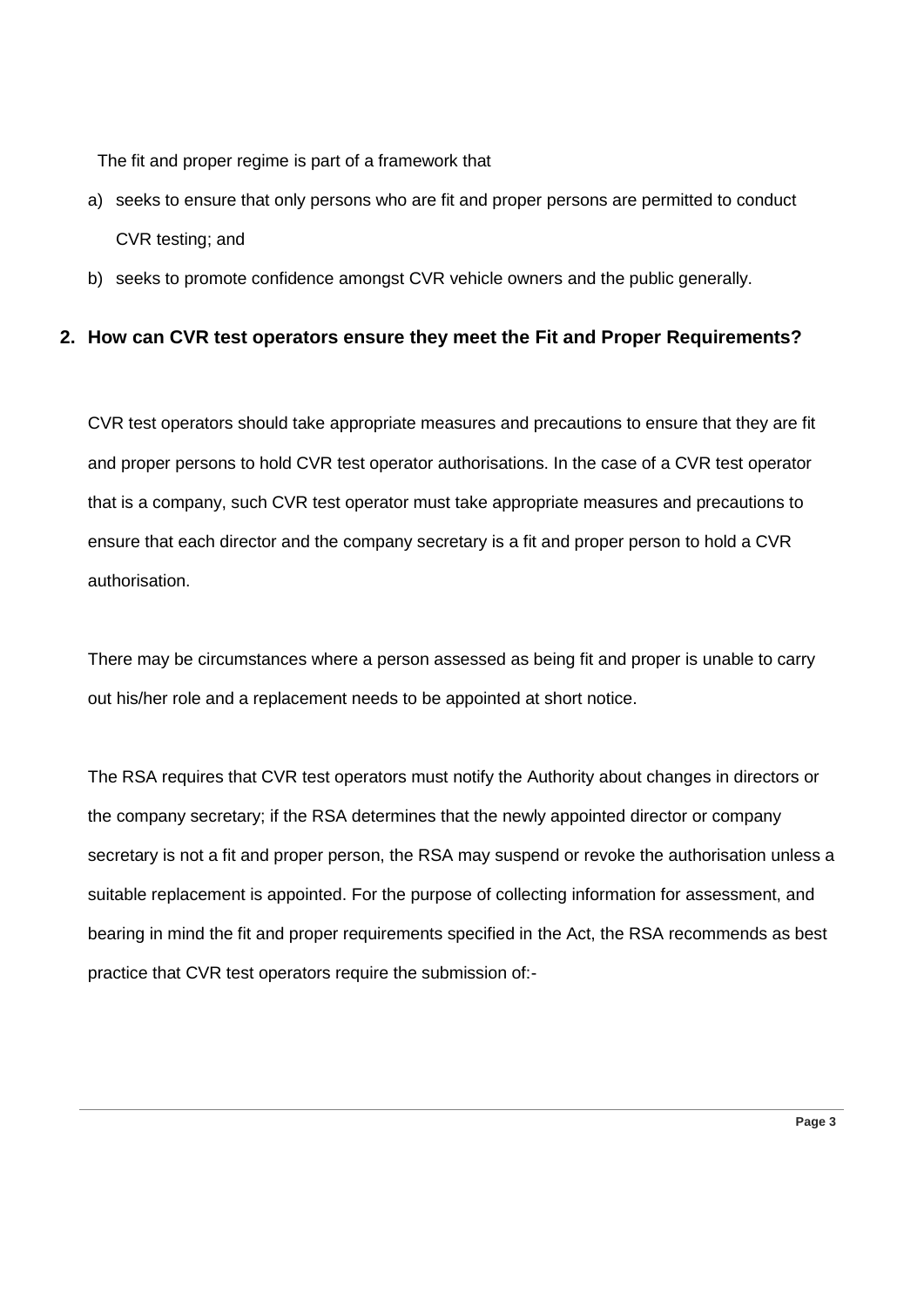- (a) a questionnaire to be filled in by each individual who will be subject to the fit and proper person assessment concerning the convictions specified in Section 12 of the Act;
- (b) a curriculum vitae indicating the qualifications of the individual as well as previous and current positions of the person concerned (optional); and
- (c) a declaration that the person has not been convicted of any of the offences specified in section 12 of the Act of 2012.

CVR test operators should also put in place measures to ensure that CVR testers employed or engaged by him or her are fit and proper persons to hold a CVR tester authorisation. The CVR tester concerned should be made aware of the consequences of not being a fit and proper person and the possible implications of withholding information or giving information knowing it to be false or misleading. If a person fails to notify the RSA of a conviction for an offence specified in section 12 of the Act of 2012, or gives information to the RSA knowing it to be false or misleading, that person commits an offence. In addition, the RSA may refuse his or her application for authorisation or, in the case of a holder of an authorisation, suspend or revoke such authorisation.

#### <span id="page-3-0"></span>**3. Application of Fit and Proper Requirements**

Section 11 of the Act of 2012 provides that the Authority shall not authorise a person as a CVR test operator under [section 9](http://www.irishstatutebook.ie/2012/en/act/pub/0016/print.html#sec9) of the Act of 2012, amend an authorisation under [section 14](http://www.irishstatutebook.ie/2012/en/act/pub/0016/print.html#sec14) of the Act of 2012, or renew an authorisation under [15](http://www.irishstatutebook.ie/2012/en/act/pub/0016/print.html#sec15) of the Act of 2012 unless the RSA is satisfied that, having regard to section 12 of the Act of 2012, the person is a fit and proper person to hold such an authorisation. In addition, section 17 of the Act of 2012 provides that the RSA may authorise a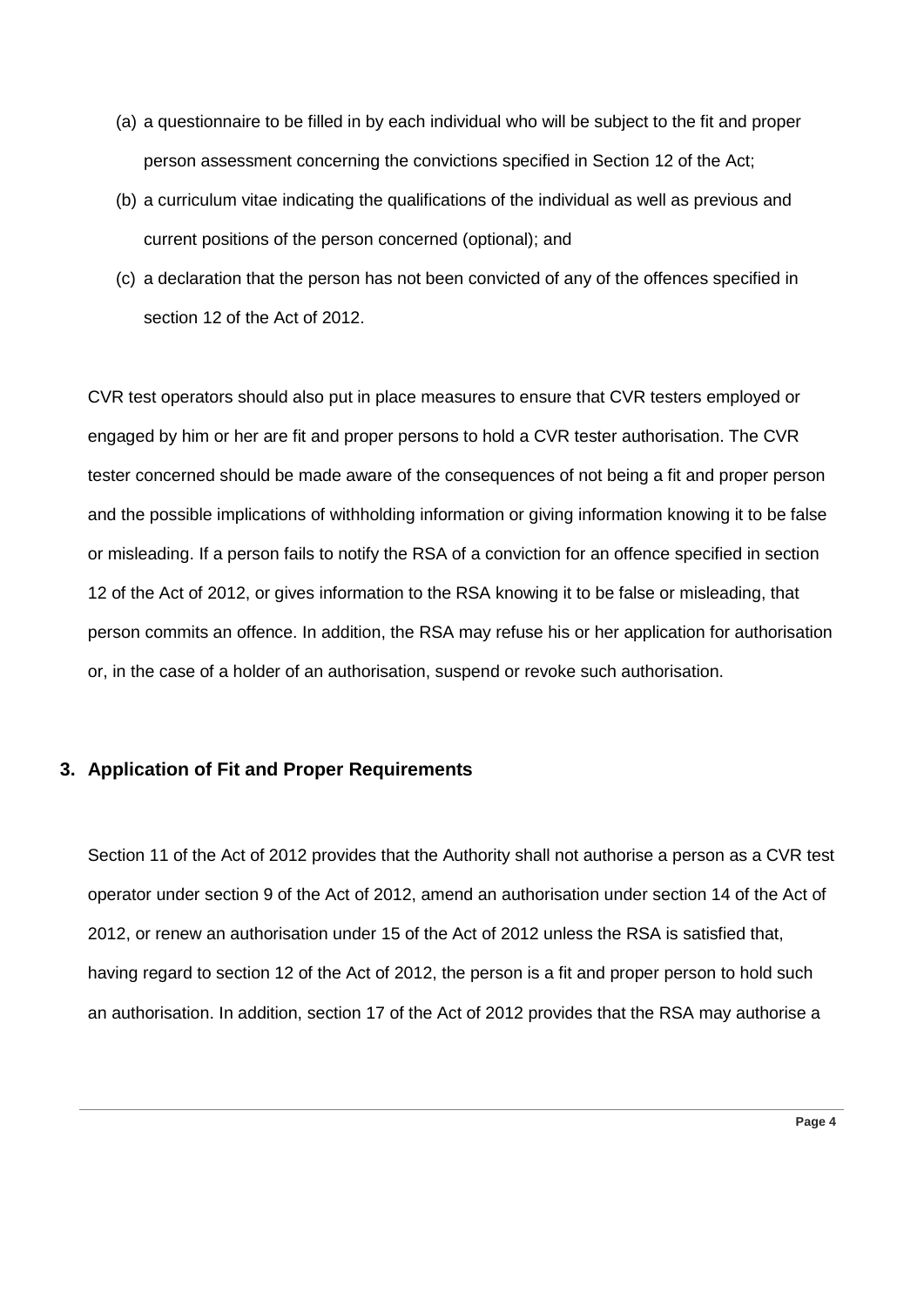person to be a CVR tester where the person is, having regard to section 12 of the Act of 2012, a fit and proper person to be so authorised.

'Fit and proper' is not defined in the Act; however, section 12 of the Act of 2012 requires applicants and authorisation holders to notify the RSA if they have been convicted of one or more of the following offences:

- a) Murder
- b) Manslaughter
- c) A drug trafficking offence (within the meaning of section 3 of the Criminal Justice Act 1994)
- d) An offence under the Non-Fatal Offences against the Person Act 1997
- e) An offence under section 2 of the Illegal Immigrants (Trafficking) Act 2000
- f) A sexual offence (within the meaning of section 3 of the Sex Offenders Act 2001)
- g) An offence under the Criminal Justice (Theft and Fraud Offences) Act 2001
- h) An offence under the Criminal Law (Human Trafficking) Act 2008
- i) An offence relating to money laundering under Part 2 of the Criminal Justice (Money Laundering & Terrorist Financing) Act 2010
- j) An offence under the Firearms Acts 1925 to 2009
- k) An offence under the Road Safety Authority (Commercial Vehicle Roadworthiness) Act 2012
- l) An offence relating to the fitting of a tachograph manipulation device or the improper use of a tachograph calibration certificate under the European Communities (Road Transport) (Working Conditions and Road Safety) Regulations 2008 (S.I. No 62 of 2008)
- m) An offence consisting of attempting or conspiring to commit, or aiding, abetting, counselling, soliciting, procuring or inciting the commission of any offence mentioned in paragraphs (a) to (l)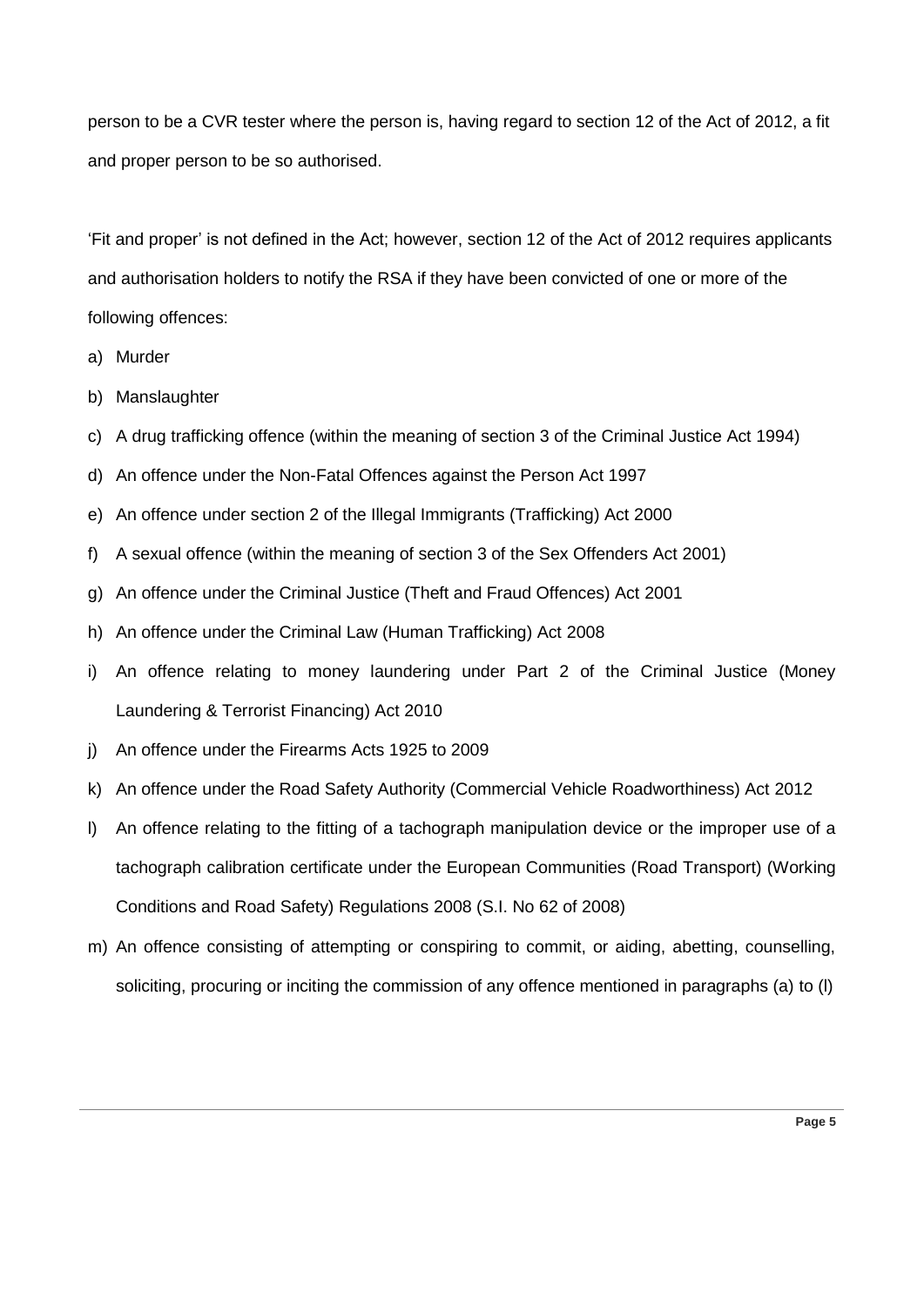n) An offence under the law of another jurisdiction which corresponds to an offence mentioned in paragraphs (a) to (m), where the conduct constituting the offence under the law of that other jurisdiction would, if committed in the State, constitute an offence referred to in any of those paragraphs.

Accordingly, in determining whether a person is a fit and proper person to hold an authorisation, the RSA will have regard to the convictions notified to it by that person in accordance with section 12 of the Act of 2012.

## <span id="page-5-0"></span>**4. To whom does the fit and proper person assessment apply?**

The Fit and Proper assessment is applicable to any person:

- a) who holds an authorisation as a CVR tester or CVR test operator, or in the case of an authorisation held by a company, each director and the secretary of that company or in the case of an unincorporated association, each partner or member in such an unincorporated association.
- b) who is an applicant seeking an authorisation as a CVR tester or CVR test operator, or in the case of an authorisation applied for by a company, each director and the secretary of that company or in the case of an unincorporated association, each member or partner in such an unincorporated association. .

## <span id="page-5-1"></span>**5. Notification requirements in relation to certain offences**

An applicant for, or the holder of, a CVR authorisation or, in the case of a CVR authorisation applied for by a company or unincorporated association, each director and the secretary of that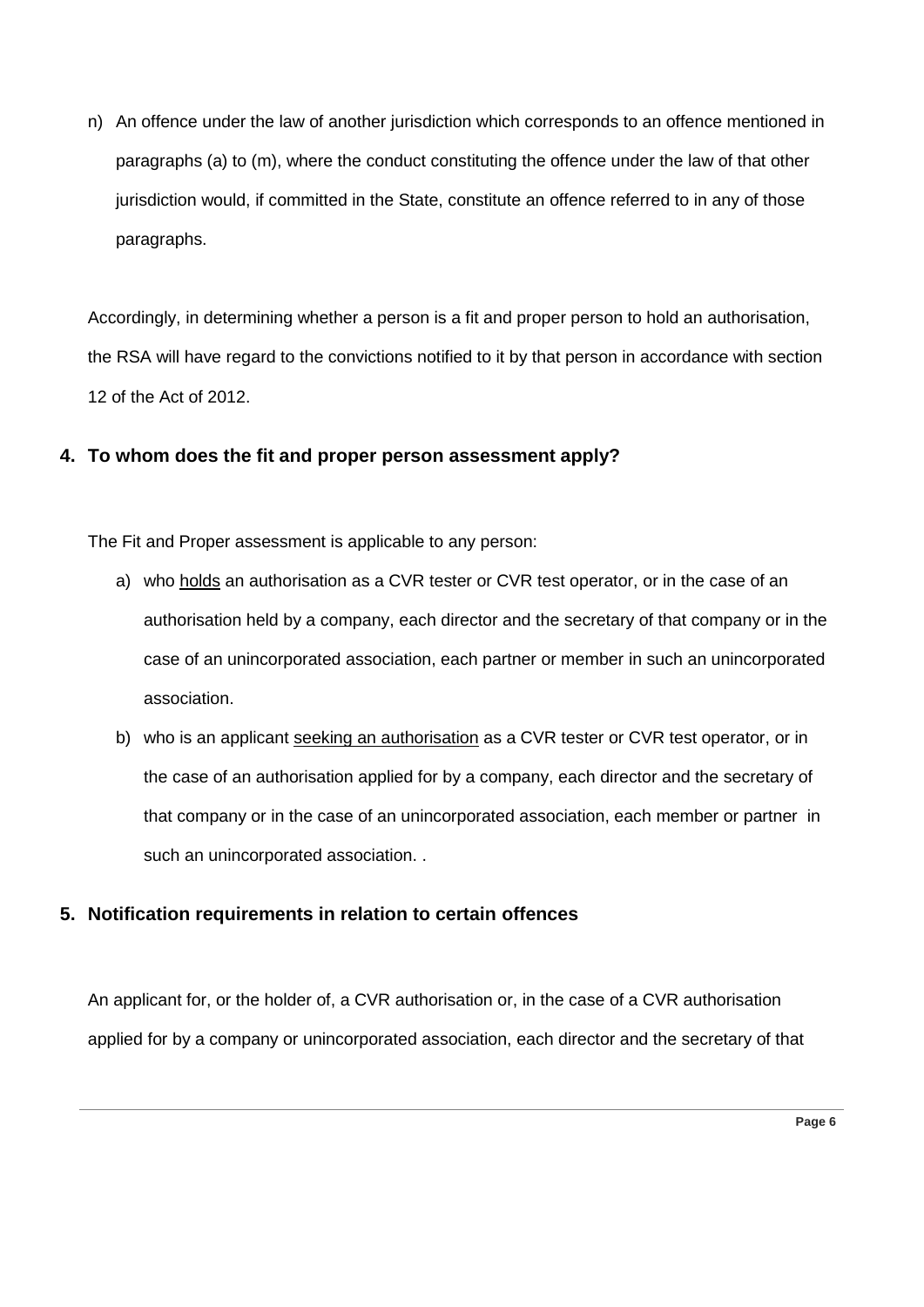company or the partners of committee of management if an unincorporated association, shall notify the Authority if he or she has been convicted of any of the specified offences listed in section 3 above.

The holder of a CVR test operator or CVR tester authorisation must notify the RSA if he or she has been convicted of one of the offences specified in section 12 of the 2012 Act as follows:

- within three months of the passing of the Act; or
- within 28 days of the expiry time allowed for appealing such conviction or of the determination or withdrawal of the appeal of such conviction whichever is the latest.

A notification form to assist CVR test operators and CVR testers to make the required notification is available on the CVRT website – [www.cvrt.ie](http://www.cvrt.ie/en/About-CVRT/Pages/Become-a-CVR-test-centre.aspx).

## <span id="page-6-0"></span>**6. New Applications for authorisation**

As mentioned above, all new applicants for CVR test operator or CVR tester authorisation will be required to declare whether or not they have been convicted of any of the offences specified in section 12 of the Act of 2012.

Where a person fails to notify the RSA in accordance with Section 12 of the Act or gives false or misleading information, the Authority may determine that the person is not a fit and proper person to hold an authorisation as a CVR tester or CVR test operator. In the case of an application for CVR authorisation the Authority may refuse the application or in the case of an existing holder of CVR authorisation, suspend or revoke the authorisation.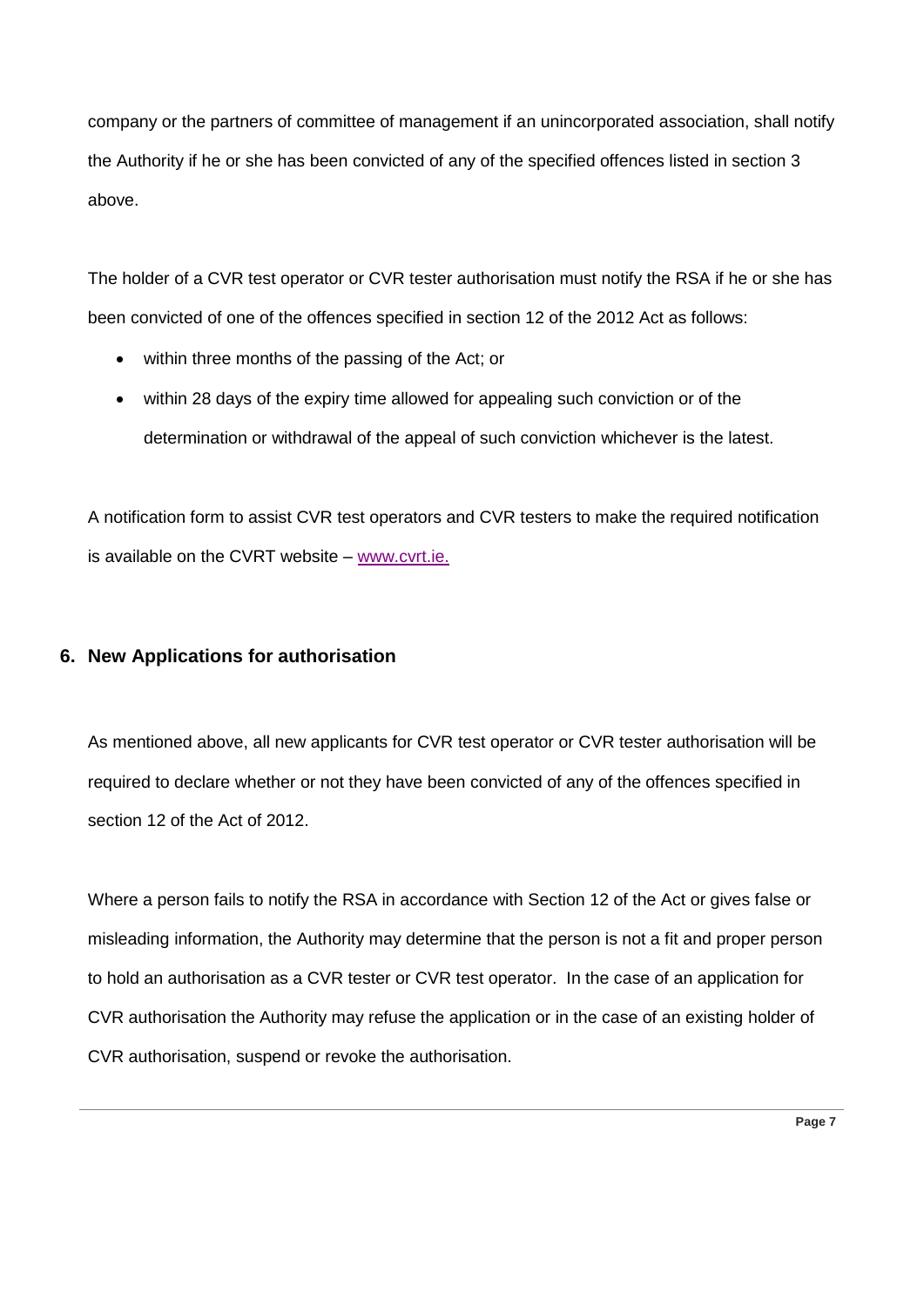A person who fails to notify the Authority in accordance with Section 12 of the Act or who gives false or misleading information to the Authority commits an offence.

#### <span id="page-7-0"></span>**7. Fit and Proper Person Assessors**

The Road Safety Authority has designated persons in writing to be deciding officers for the purpose of deciding on the issue, offer, amendment, suspension and revocation of CVR test operator and CVR tester authorisations. These deciding officers will be responsible, having regard to the information available to them, for determining whether a person is a fit and proper person to hold an authorisation as a CVR test operator or CVR tester. All of the deciding officers are employees of the RSA.

## <span id="page-7-1"></span>**8. Fit and Proper Policy Guidelines**

Where an offence has been notified by an applicant or existing authorisation holder the Authority will assess such notifications on a case by case basis, having regard to the guidelines set out below. These guidelines set down the RSA's framework approach to determining, in a consistent manner, the effect of a conviction for a specified offence in determining whether a person is a fit and proper person. As described above, the guiding principle is that the RSA will act reasonably on the basis of the information available to it. A person who is convicted of an offence specified in section 12 of the Act of 2012 will not automatically be prohibited from holding a CVR test operator or CVR tester authorisation. Each case will be assessed on its merits.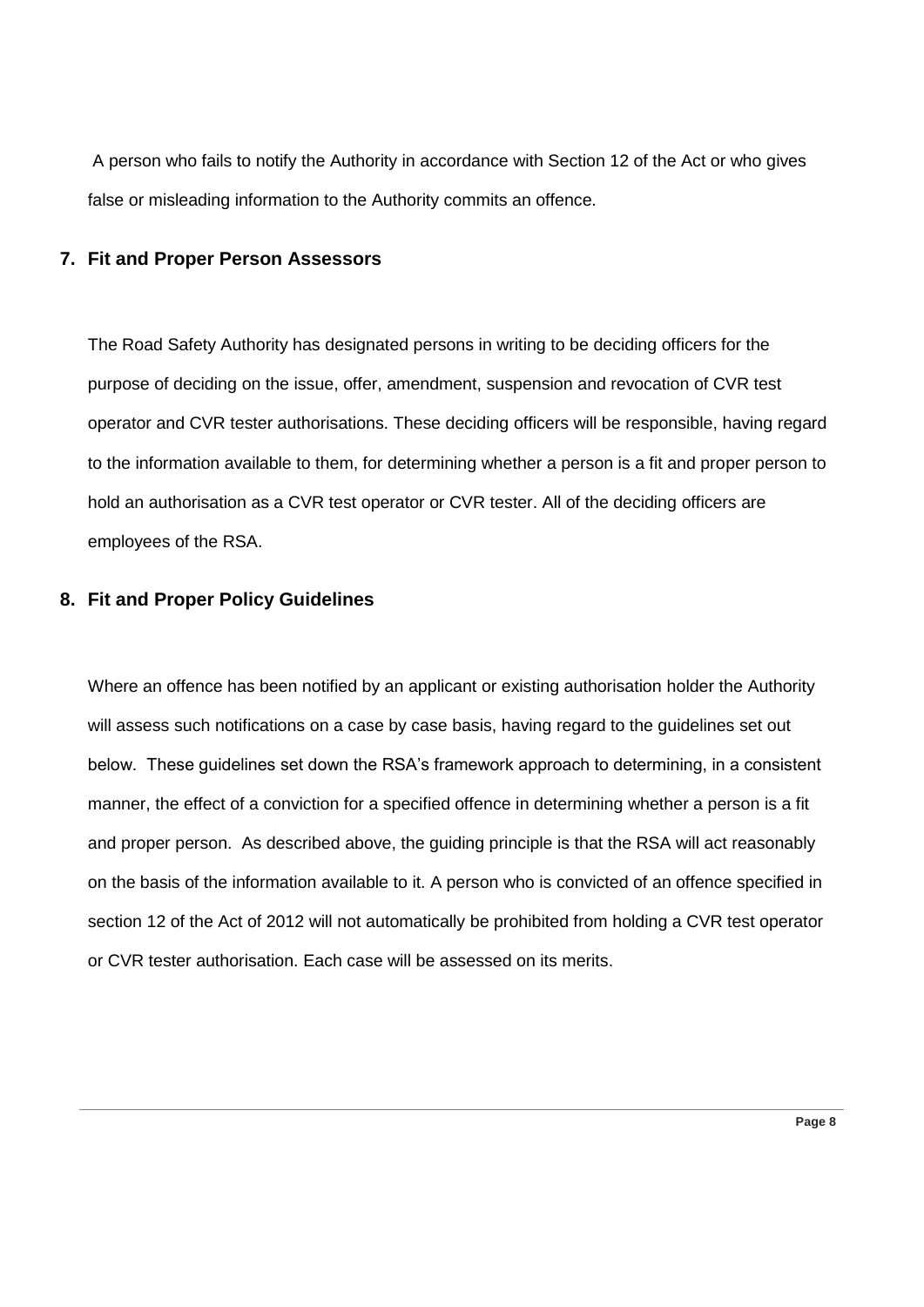The Authority will have regard to the following criteria (which reflect the information to be provided by a person making a notification under section 12(3) of the Act of 2012) in considering the effect of a conviction for a specified offence in determining whether a person is a fit a proper person to hold an authorisation:

- the nature of the offence
- whether the conviction is one of a number of convictions for the same or different offences
- any penalty or sentence suffered on foot of the conviction
- any disqualification or forfeiture imposed on foot of the conviction and
- whether or not the offence was committed in the course of, or in connection with, a business concerned with the testing, inspection, maintenance or repair of vehicles

Applicants from outside of the Republic of Ireland will be required to provide a statement from the relevant authority in their country of origin setting out details of their conviction.

#### <span id="page-8-0"></span>**9. Data Protection Policy**

All information received by RSA will be processed in accordance with the Data Protection Acts 1988 and 2003.

Applications for a CVR test operator authorisation may, in the case of a company, contain the names of the directors of the company and the company secretary. Applicants should be aware that information disclosed to the Authority in relation to a company's application during the fit and proper person process, where one or more persons mentioned on the application is not a fit and proper person, will not be disclosed to the other directors. However, the company secretary will be advised that one or more of the persons subject to fit and proper assessment is considered not to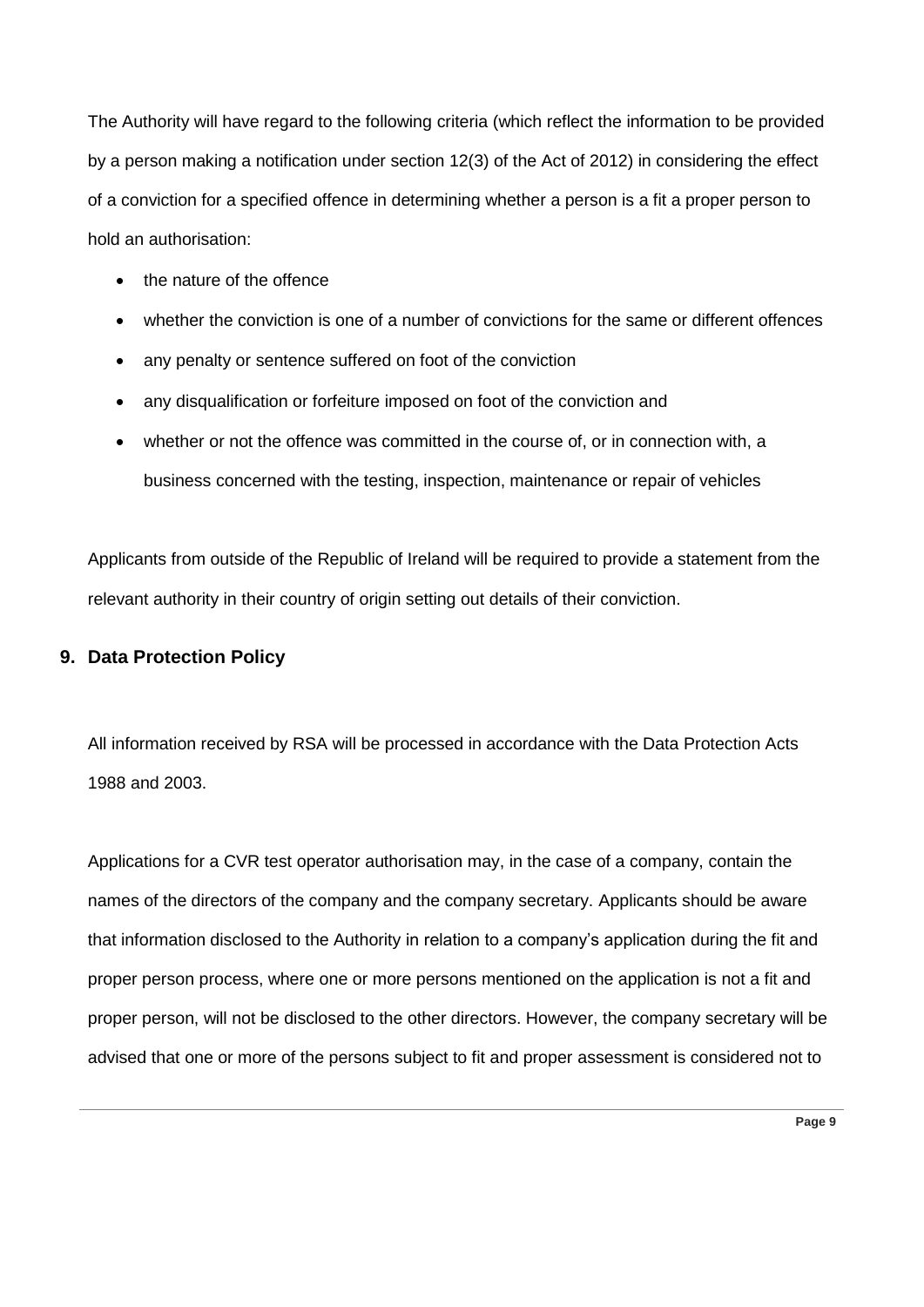be a fit and proper person and that the application cannot be processed until the fit and proper requirements have been satisfactorily addressed. It will be a matter for the applicant to take such steps as it considers necessary to satisfy the fit and proper person requirements if it wishes to continue with the application.

In circumstances where the RSA determines that a person is not a fit and proper person to be a CVR tester, he or she will be immediately informed that the application cannot be processed until the fit and proper requirements have been satisfied or, in the case of an authorisation holder, the authorisation issued to the CVR tester will be suspended or revoked.

Where a CVR tester is employed at a CVR testing centre, the CVR test operator will be informed that the authorisation issued to the CVR tester concerned has been suspended or revoked as the case may be – however, for data protection reasons, the reasons for such suspension or revocation will not be disclosed to the CVR test operator.

CVR test operators and CVR testers should have regard to these guidelines in seeking to ensure that they meet the fit and proper person requirements and, in particular, CVR test operators should have their own procedures in place as outlined in section 2 to ensure that CVR testers satisfy fit and proper requirements.

## <span id="page-9-0"></span>**10.Appealing a decision of Deciding Officer**

Where a person wishes to appeal a decision to suspend or revoke an authorisation, they may do so directly to the designated RSA Appeals Officer.